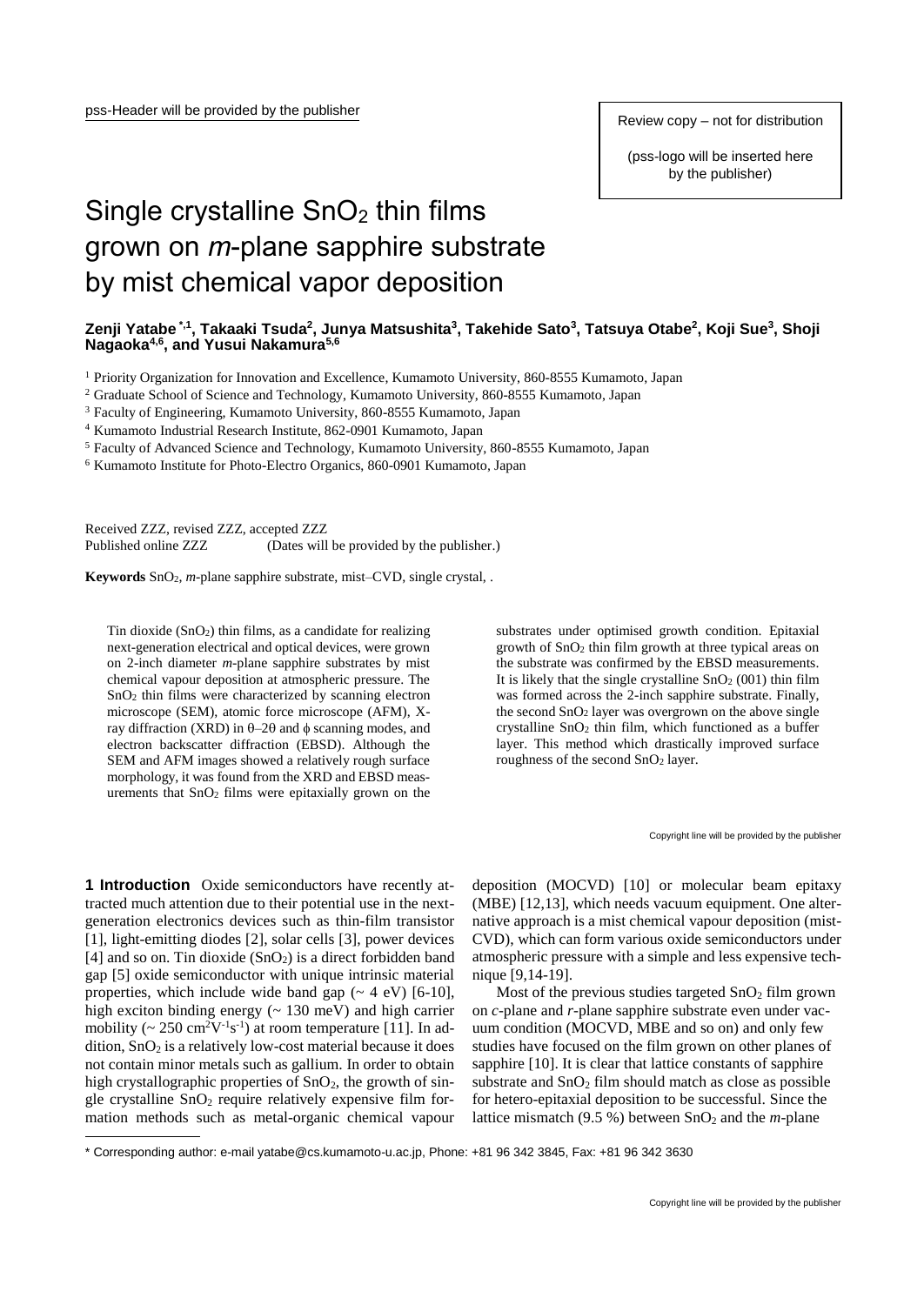

**Figure 1** Schematic illustration of the fine-channel type mist-CVD system used in this study.

sapphire along  $SnO<sub>2</sub>$  [010] is smaller than that between  $SnO<sub>2</sub>$  and *c*-plane (16.0 %),  $SnO<sub>2</sub>$  and *r*-plane sapphire (11.3 %) [20], SnO<sup>2</sup> film is favorable to grow on *m*-plane sapphire substrate.

In the present work,  $SnO<sub>2</sub>$  films grown on *m*-plane sapphire substrates by mist-CVD involve both low-cost materials and procedures, because Sn and O are abundant, and mist-CVD is a simple atmospheric-pressure process. The detailed structural properties of the films were investigated.

**2 Experiments** In this study, SnO<sub>2</sub> films were grown using a homemade fine-channel-type mist-CVD system, which was operated at atmospheric pressure. Figure 1 shows a schematic illustration of the mist-CVD system used in this study. The source of the mist was tin(II) acetate  $((CH<sub>3</sub>COO)<sub>2</sub>Sn)$  solution with concentration of 0.04 mol/L. The source solution was ultrasonically atomized at the frequency of 2.4 MHz, and the mist particles were transferred to the reaction area with nitrogen carrier gas with a flow rate of 4 L/min. SnO<sup>2</sup> films were grown on 2-inch diameter *m*plane sapphire substrates at 525 ºC for 40 min without using any buffer layer. To estimate the thickness of the  $SnO<sub>2</sub>$  film, we performed X-ray fluorescence (XRF) measurement at three positions on the sample. The thicknesses of  $SnO<sub>2</sub>$  film at three positions on the sample were estimated to be 121, 108 and 114 nm, respectively. Their deviation was 6% from the average (114 nm).

**3 Results and discussion** We initially performed scanning electron microscope (SEM) and atomic force microscope (AFM) observation to characterize the  $SnO<sub>2</sub>$  surface morphology. A top view SEM and AFM images of the  $SnO<sub>2</sub>$ surface are shown in Fig. 2. The AFM observation confirmed that the root mean square (RMS) value of a  $5 \times 5 \mu m^2$ region is 29 nm. Although the SEM and AFM images showed a relative rough surface morphology as shown Fig.



**Figure 2** (a) Schematic illustration of the sample structure, (b) top view SEM and (c) AFM images of the SnO<sup>2</sup> film grown by mist-CVD with tin(II) acetate solution.



**Figure 3** Result of XRD  $\theta$ -2 $\theta$  scan for the SnO<sub>2</sub> film grown on *m*-plane sapphire substrate.

2, the  $SnO<sub>2</sub>$  surface morphology was much smoother than that of our previous result using the tin(II) chloride aqueous solution (not shown here). The reason for the obtained relatively flat surface morphology formed tin(II) acetate is not clear yet, though tin(II) chloride  $(SnCl<sub>2</sub>)$  is often used as a source solution to grow  $SnO<sub>2</sub>$  by mist-CVD [9,18].

To characterize crystallographic properties of the SnO<sub>2</sub> thin film, we carried out X-ray diffraction (XRD) in  $\theta$ - $2\theta$  and  $\phi$  scanning modes. Figure 3 shows the XRD  $\theta$ -2 $\theta$ scan patterns measured using incident Cu  $K\alpha_1$  radiation. Only the  $SnO<sub>2</sub>$  (002) and the sapphire *m*-plane of (3030) —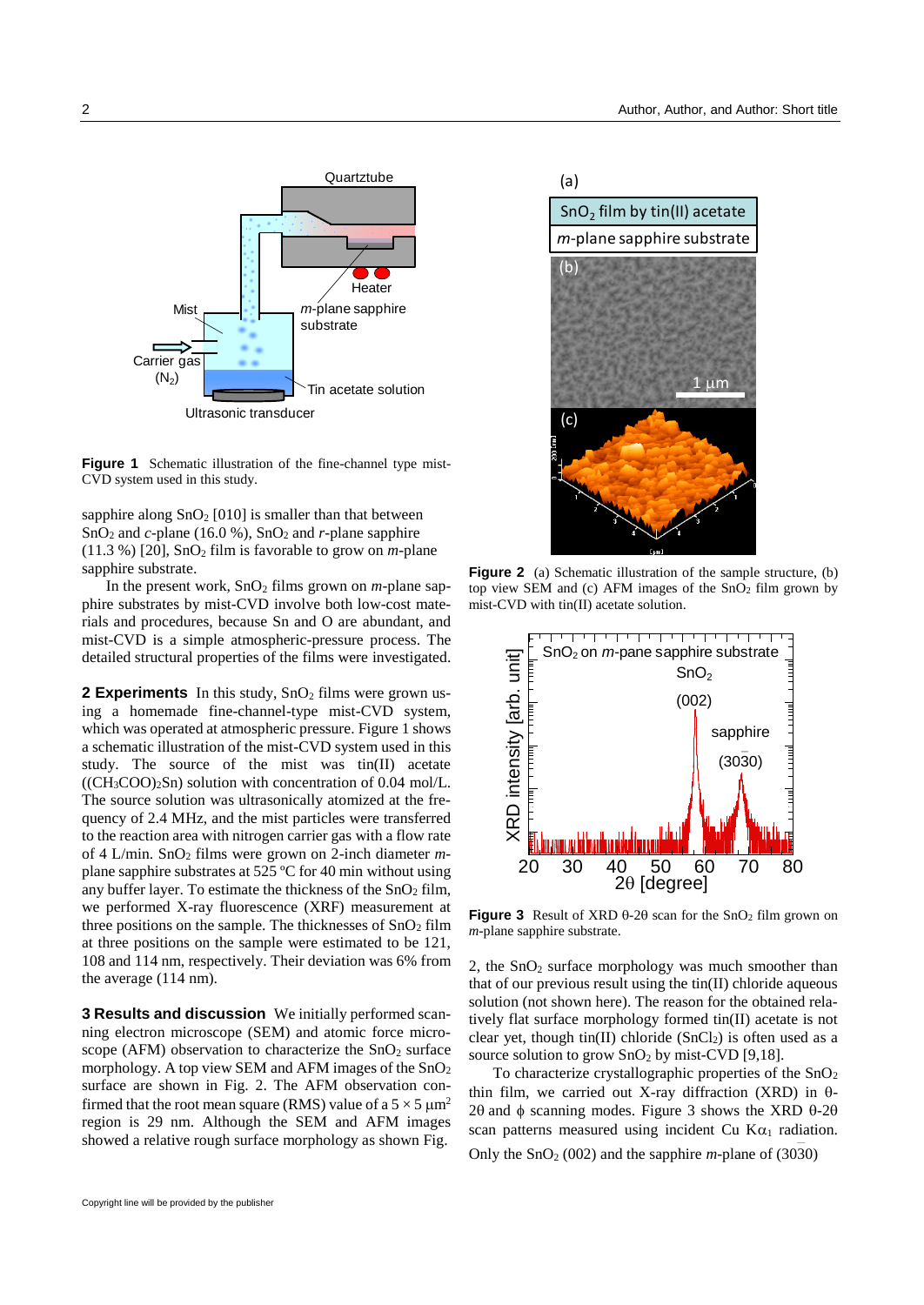

**Figure 4** XRD  $\phi$  scan for the (a)  $\text{SnO}_2$  film and sapphire substrate.



**Figure 5** Both normal direction (ND) and transverse direction (TD) of EBSD images at different positions in the  $SnO<sub>2</sub>$  film.

were observed in the pattern, indicating that the  $SnO<sub>2</sub>$  film was (001) orientated. The XRD  $\phi$  scan was then measured to identify the lateral orientation of the  $SnO<sub>2</sub>$  film. The  $SnO<sub>2</sub>$ 

{101} and sapphire {112 0} planes were used as the moni- toring planes. Figure 4 shows the XRD  $\phi$  scan results. Four peaks spaced by 90º were observed for the SnO2, indicating the fourfold symmetry along  $[001]$  axis of  $SnO<sub>2</sub>$  with rutile structure and their epitaxial relationship of  $SnO<sub>2</sub>(001)$  [100] || sapphire (1010) [1210] [10]. These  $\theta$ -2 $\theta$  and  $\phi$  scan XRD results indicate that the  $SnO<sub>2</sub>$  (001) films were epitaxially grown on the sapphire (1010) substrates. Note that there was no significant difference among these XRD results at three locations on the sample, which indicate that uniform  $SnO<sub>2</sub>$ films were formed. To further investigate the epitaxial growth of the  $SnO<sub>2</sub>$  film, electron backscatter diffraction (EBSD) images were analysed to identify the crystallographic orientation at various locations on the sample. The spacing between neighbouring electron beams was 3  $\mu$ m. Figure 5 shows both normal direction (ND) and transverse direction (TD) of EBSD images of the  $SnO<sub>2</sub>$  film.



**Figure 6** (a) Schematic illustration of the sample structure, (b) top view SEM and (c) AFM images of the SnO<sup>2</sup> film with the buffer layer.

The similarity of the three EBSD images in Fig. 5 indicated that the crystallographic orientation of  $SnO<sub>2</sub>$  on the substrate was homogeneous. These results suggest that the single crystalline  $SnO<sub>2</sub>$  (001) thin film was formed across the 2-—

inch diameter *m*-plane (101 0) sapphire substrate.

Even though the surface was not smooth in the above experiment because no buffer layer was used, surface roughness could be potentially improved using a buffer layer. It is a common knowledge that a hetero-epitaxial semiconductor layers need to be deposited with suitable buffer layers to preserve the high crystalline quality of the over layers [21]. Based on this idea, the single crystalline  $SnO<sub>2</sub>$  (001) thin film formed with above condition on the substrate was used as the buffer layer. Second layer of  $SnO<sub>2</sub>$  films were overgrown on the single crystalline  $SnO<sub>2</sub>$  buffer layer at 800 °C for 40 min. The source of the mist was changed to  $\text{tin(II)}$ chloride aqueous solution [9,18] with concentration of 2.5 mol/L. Figure 6 shows a top view SEM and AFM images of the surface of the second  $SnO<sub>2</sub>$  layer grown on the buffer layer. The AFM observation confirmed that the RMS value of a  $5 \times 5 \mu m^2$  region is 9 nm. The SEM and AFM measurements clearly indicated that the surface roughness was drastically improved using the buffer layer, and the detailed characterization will be continued.

**4 Conclusion** SnO<sub>2</sub> thin films were grown on 2-inch diameter *m*-plane sapphire substrates by mist-CVD at atmospheric pressure. The  $SnO<sub>2</sub>$  thin films were characterized by